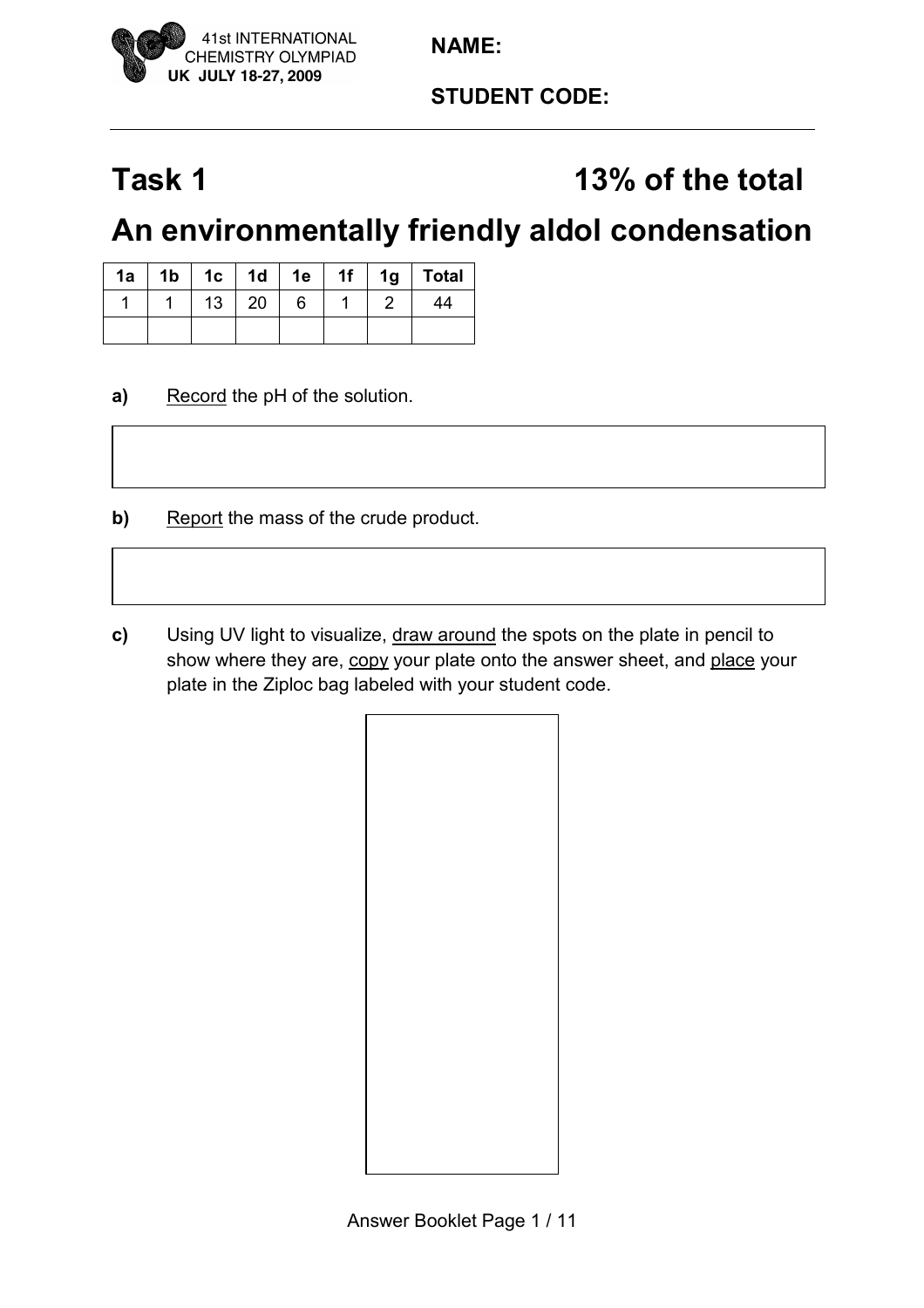

## **STUDENT CODE:**

#### Record the relevant  $R_F$  values.

| Chemical | $R_{\mathcal{F}}$ |
|----------|-------------------|
|          |                   |
|          |                   |
|          |                   |
|          |                   |
|          |                   |
|          |                   |
|          |                   |
|          |                   |
|          |                   |
|          |                   |
|          |                   |
|          |                   |
|          |                   |
|          |                   |
|          |                   |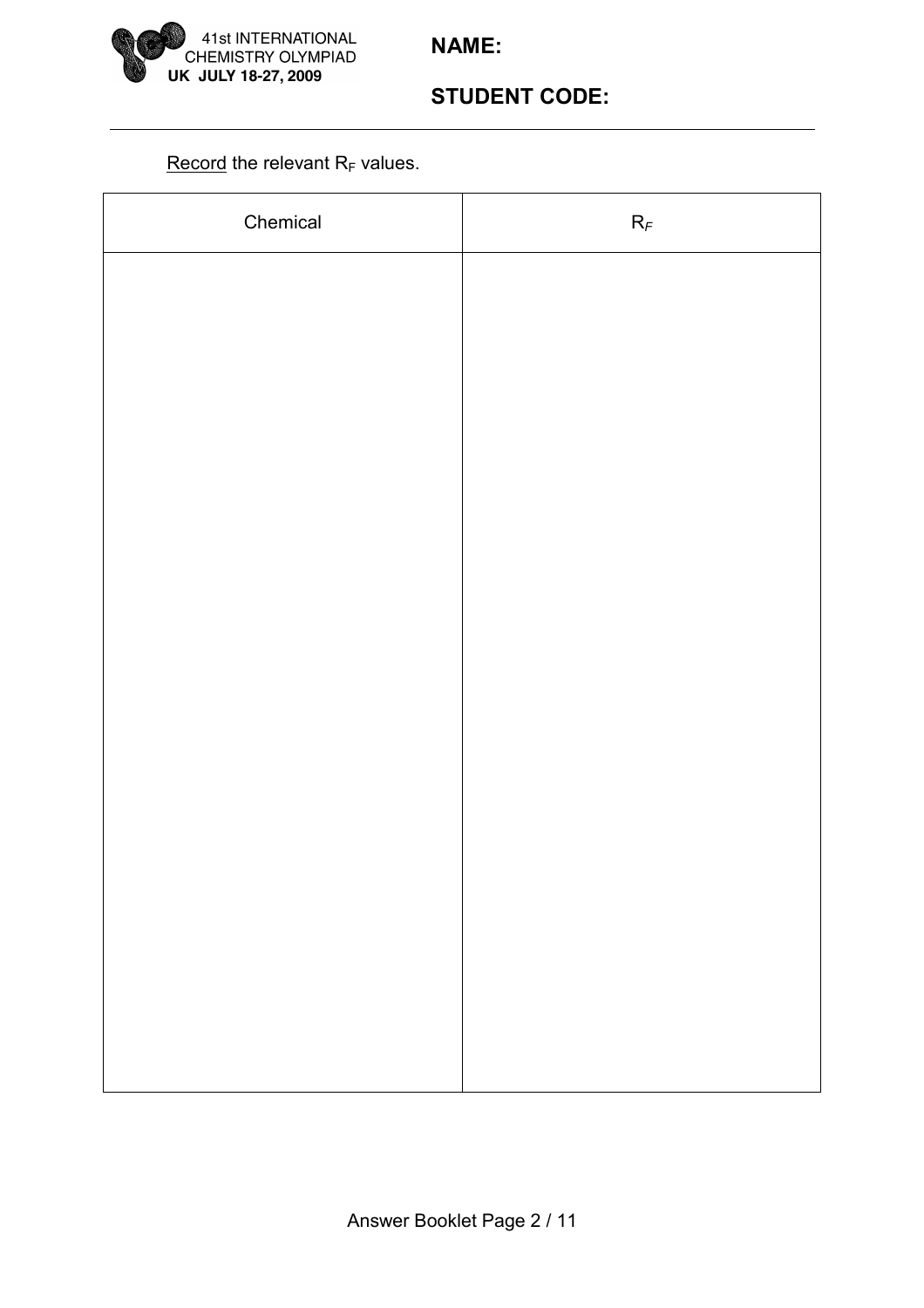

### **STUDENT CODE:**

**d)** Report the mass of the purified product.

**e)** Product **A** could have one of two formulae:  $C_{18}H_{18}O_4$  or  $C_{18}H_{16}O_3$ .

Draw the structure of every stereoisomer with formula  $C_{18}H_{18}O_4$  that could be formed in this reaction. Indicate how many peaks you would expect in total in the  $^{13}$ C NMR spectrum of each.

**For C18H18O4 :**

| Structure | Number of <sup>13</sup> C NMR<br>signals expected: |
|-----------|----------------------------------------------------|
|           |                                                    |
|           |                                                    |
|           |                                                    |
|           |                                                    |
|           |                                                    |
|           |                                                    |
|           |                                                    |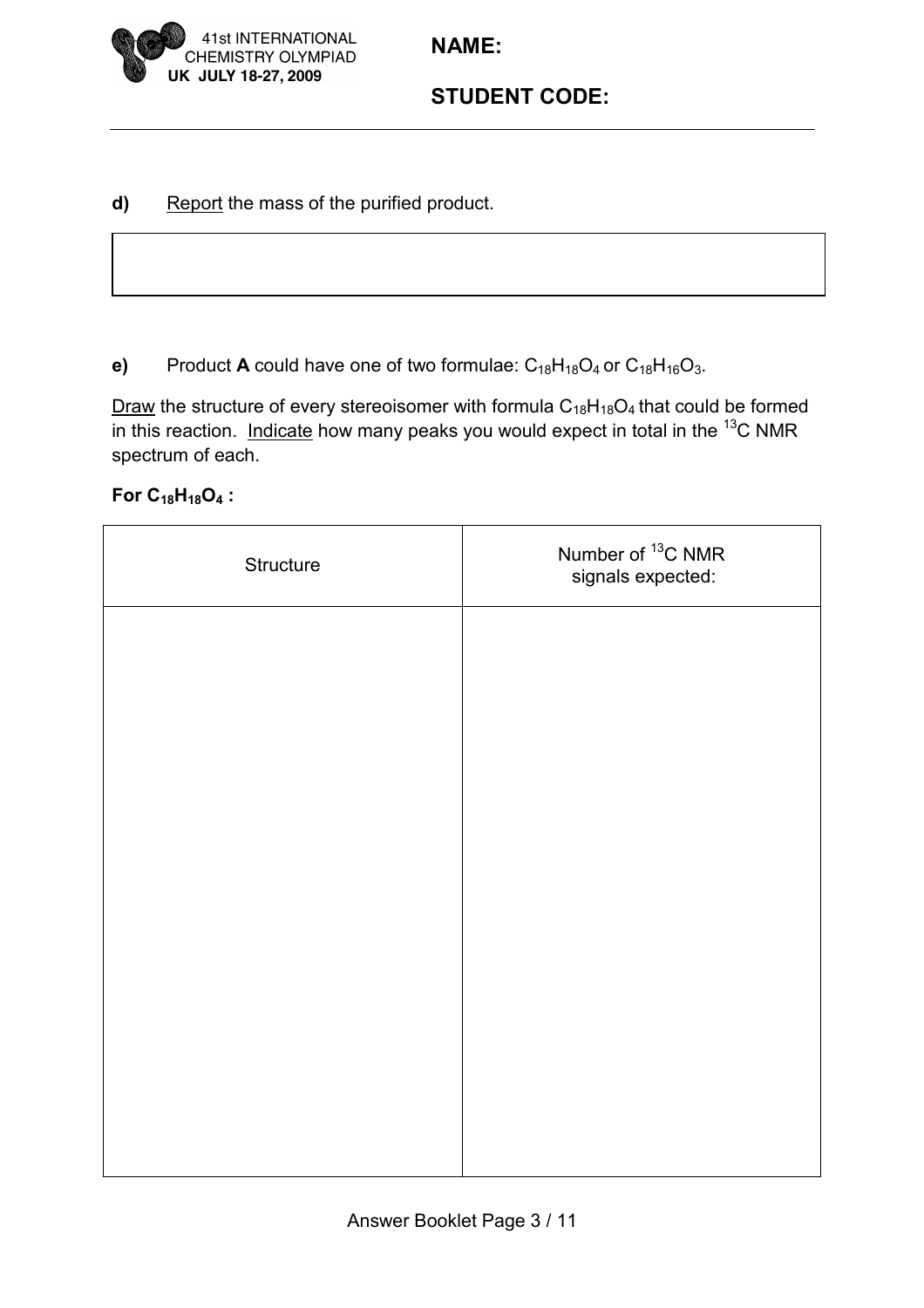

## **STUDENT CODE:**

Answer Booklet Page 4 / 11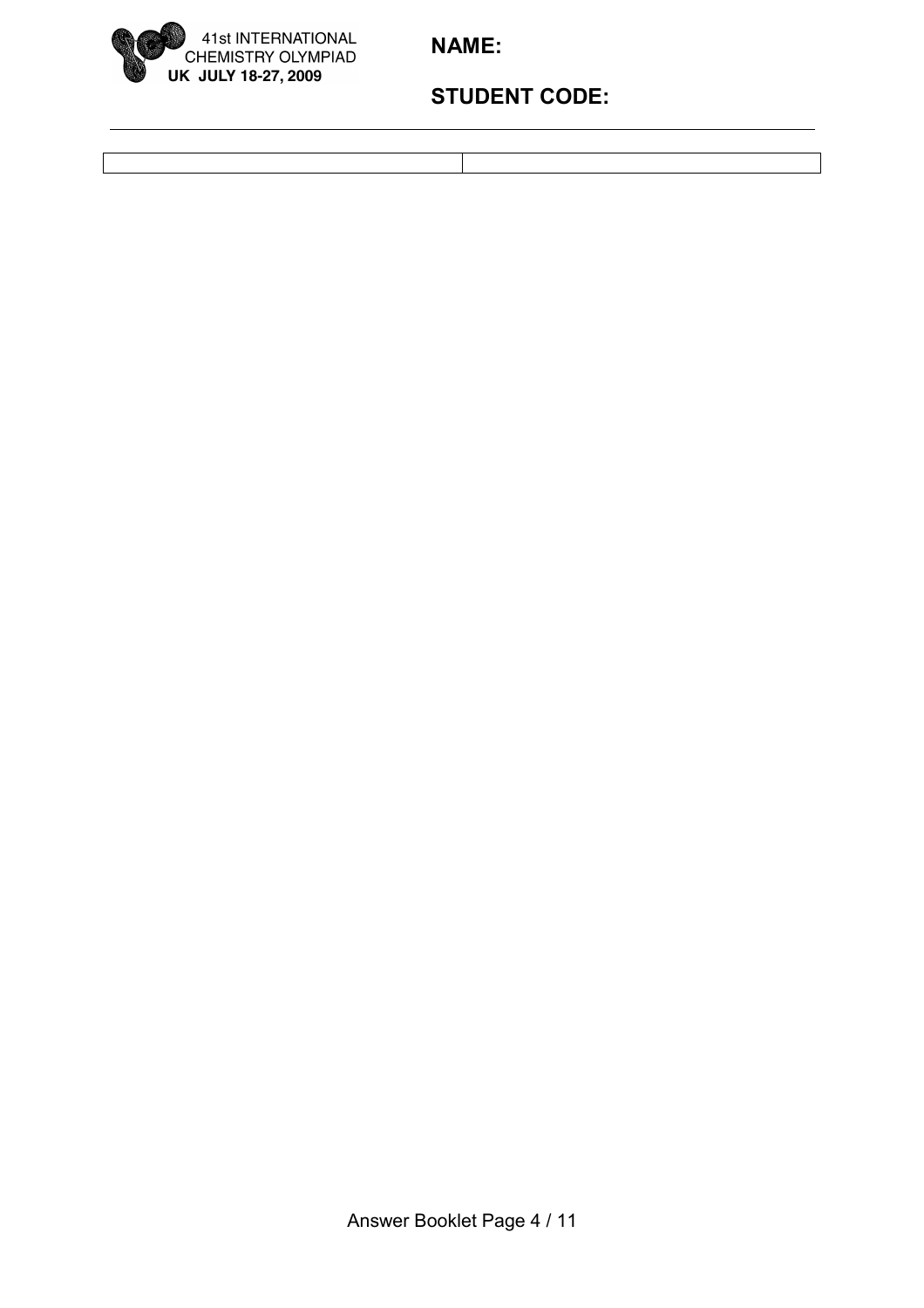

## **STUDENT CODE:**

Draw the structure of every stereoisomer with formula  $C_{18}H_{16}O_3$  that could be formed  $\overline{\text{in this}}$  reaction. Indicate how many peaks you would expect in total in the <sup>13</sup>C NMR spectrum of each.

#### **For C18H16O3 :**

| Structure | Number of <sup>13</sup> C NMR<br>signals expected: |
|-----------|----------------------------------------------------|
|           |                                                    |
|           |                                                    |
|           |                                                    |
|           |                                                    |
|           |                                                    |
|           |                                                    |
|           |                                                    |
|           |                                                    |
|           |                                                    |
|           |                                                    |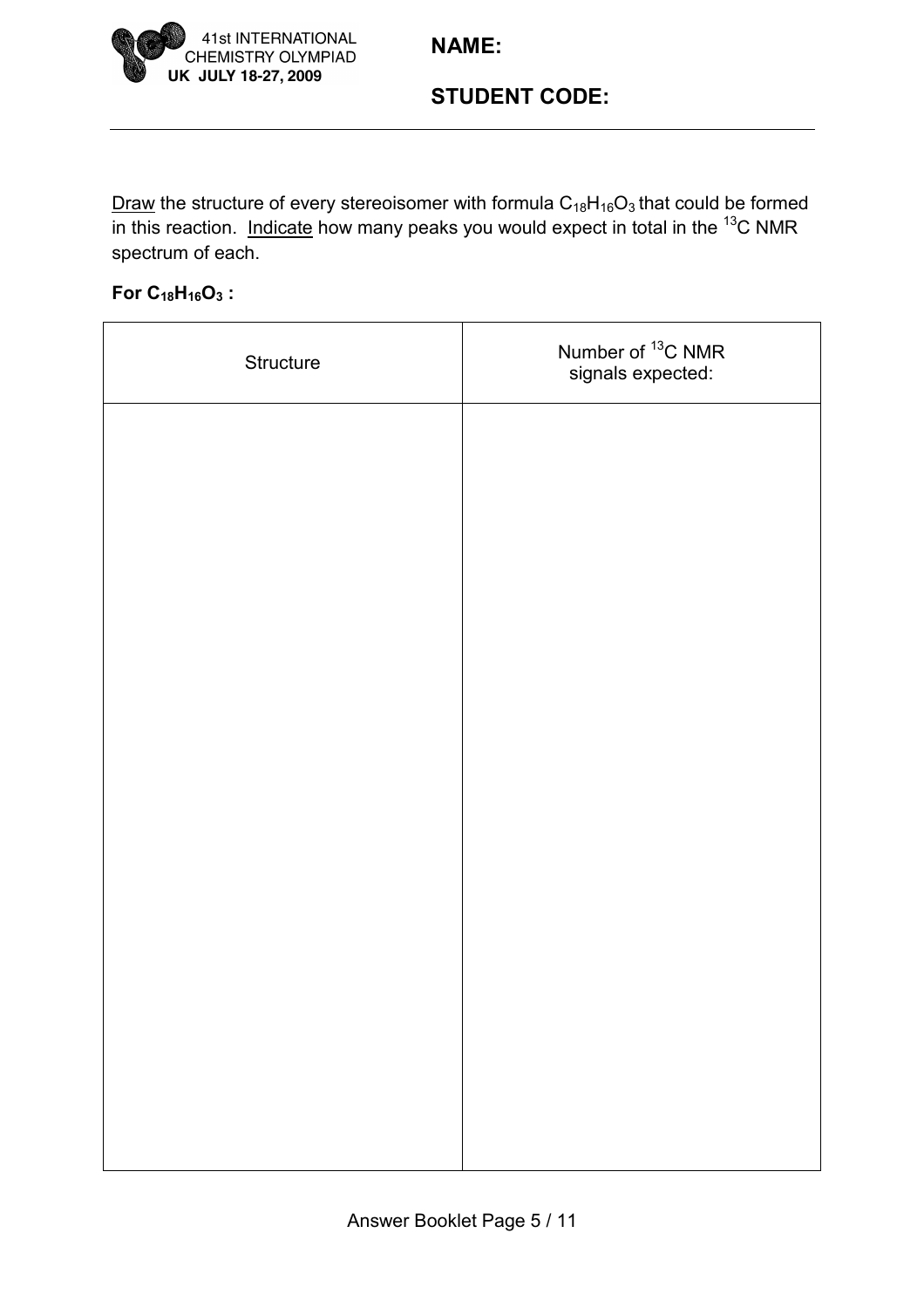

### **STUDENT CODE:**

**f)** With the aid of the <sup>13</sup>C NMR spectrum given in the practical instructions, decide which is the correct formula. Mark **one** of the two boxes below to indicate which you have chosen:

 $C_{18}H_{18}O_4$ :  $\Box$   $C_{18}H_{16}O_3$ :  $\Box$ 

**g)** Calculate the percentage yield of purified product, based on the formula you gave for its structure.

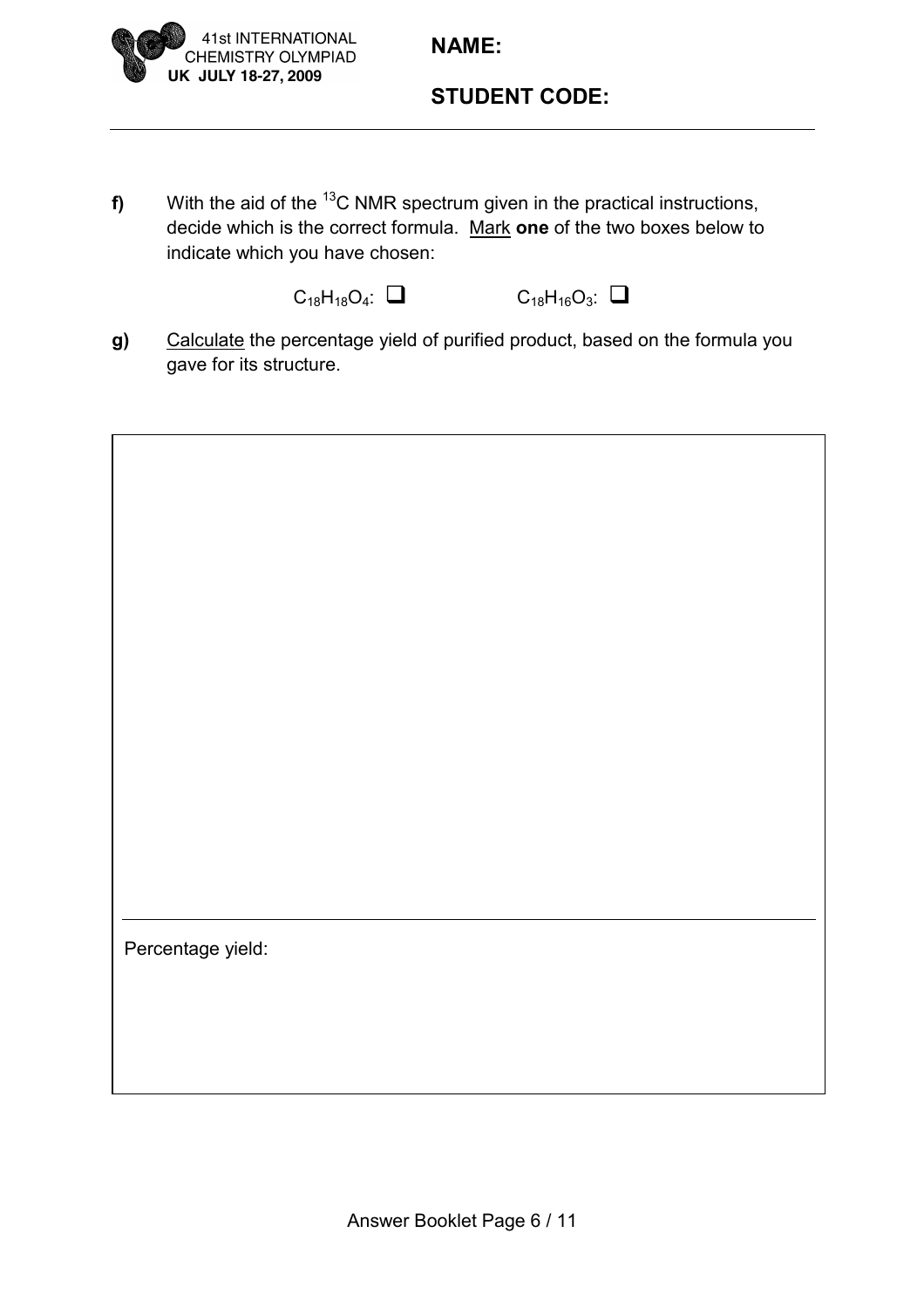## **Task 2 13% of the total**

# **Analysis of a Copper(II) Complex**

| 2a |  |    |   |  | 2b   2c   2d   2e   2f   2g   2h   Total |
|----|--|----|---|--|------------------------------------------|
| 15 |  | 15 | 2 |  | 44                                       |
|    |  |    |   |  |                                          |

## *Titration to determine the proportion of copper ions:*

|          | Mass of complex / g | Volume of EDTA<br>solution needed / $cm3$ | Mark box if using this<br>data in the calculation<br>for part $(a)$ |
|----------|---------------------|-------------------------------------------|---------------------------------------------------------------------|
| Sample 1 |                     |                                           |                                                                     |
| Sample 2 |                     |                                           |                                                                     |
| Sample 3 |                     |                                           |                                                                     |

- **a)** Calculate the volume of EDTA solution needed to react completely with 0.100 g of complex.
- **b)** Give an equation for the titration reaction: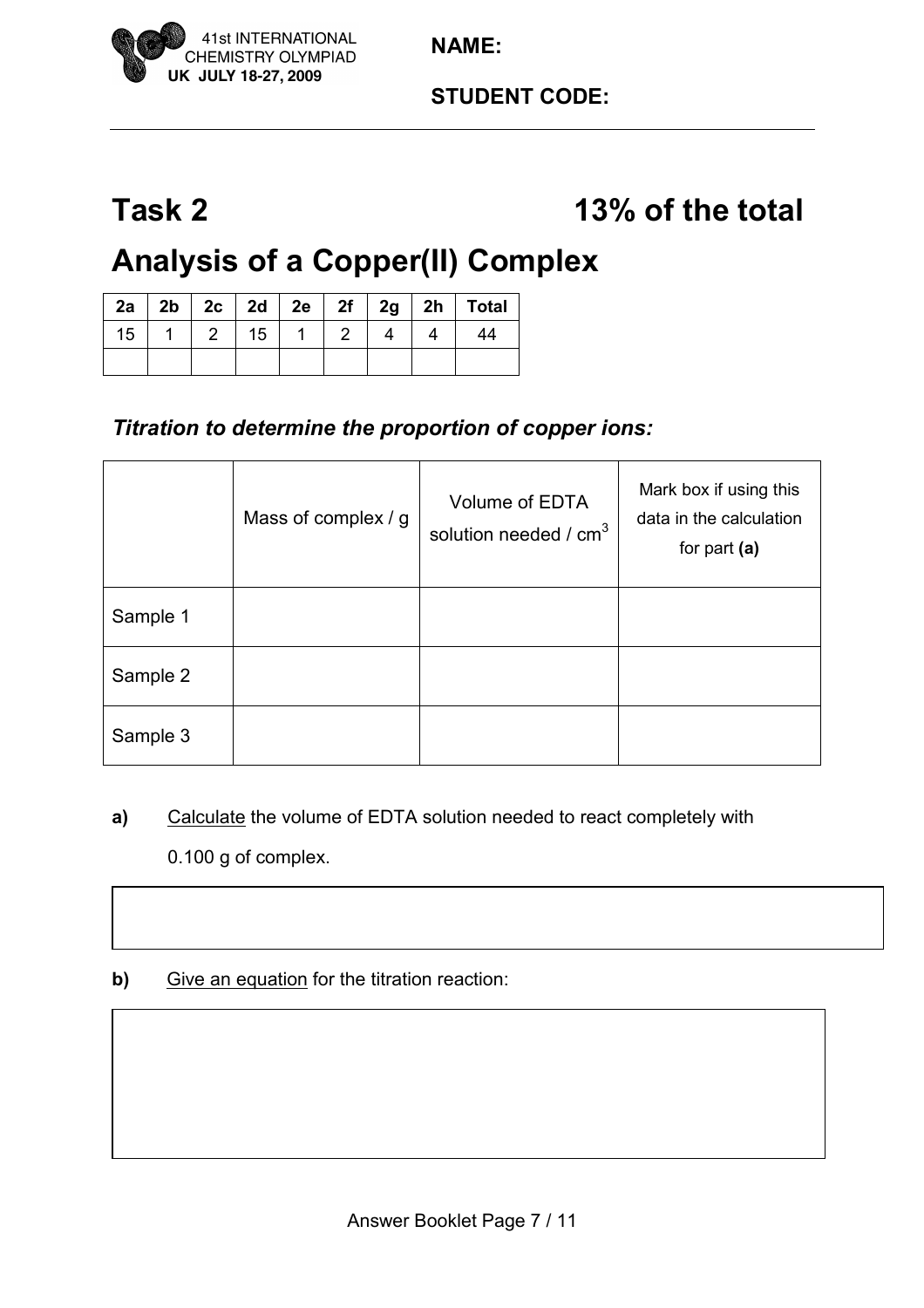

**c)** Calculate the percentage by mass of copper in the sample:

Percentage by mass of copper:

## *Titration to determine the proportion of chloride ions:*

|          | Mass of complex / g | Volume of silver<br>nitrate solution<br>needed / $cm3$ | Mark box if using<br>this data in the<br>calculation for part<br>(d) |
|----------|---------------------|--------------------------------------------------------|----------------------------------------------------------------------|
| Sample 4 |                     |                                                        |                                                                      |
| Sample 5 |                     |                                                        |                                                                      |
| Sample 6 |                     |                                                        |                                                                      |

**d)** Calculate the volume of silver nitrate solution needed to react completely with 0.200 g of complex.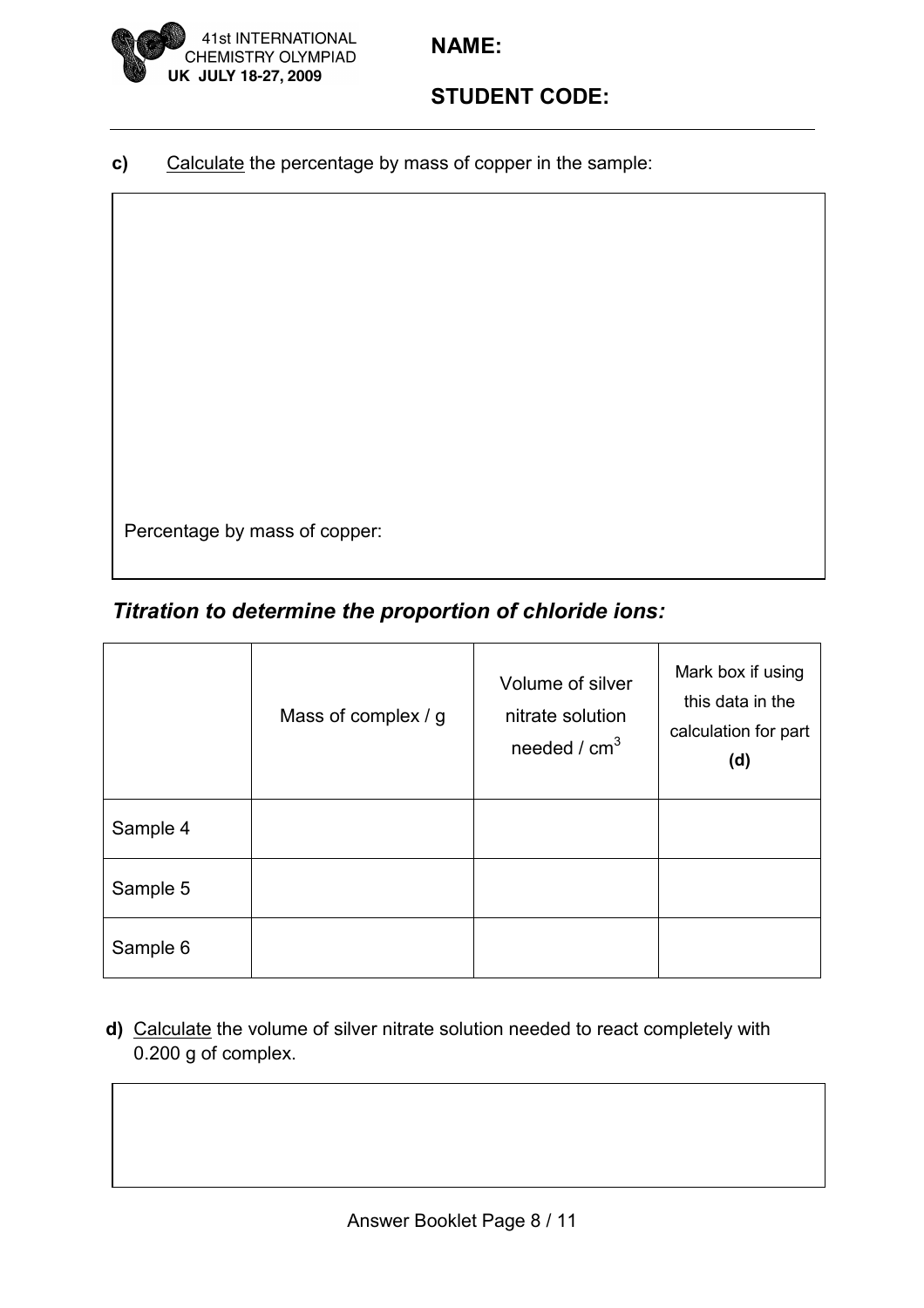



**e)** Give an equation for the titration reaction:

**f)** Calculate the percentage by mass of chloride ions in the sample:

Percentage by mass of chloride ions:

**g)** Mark which element in the complex has the greatest percentage error in the determination of its proportion:

Cu Cl O C H N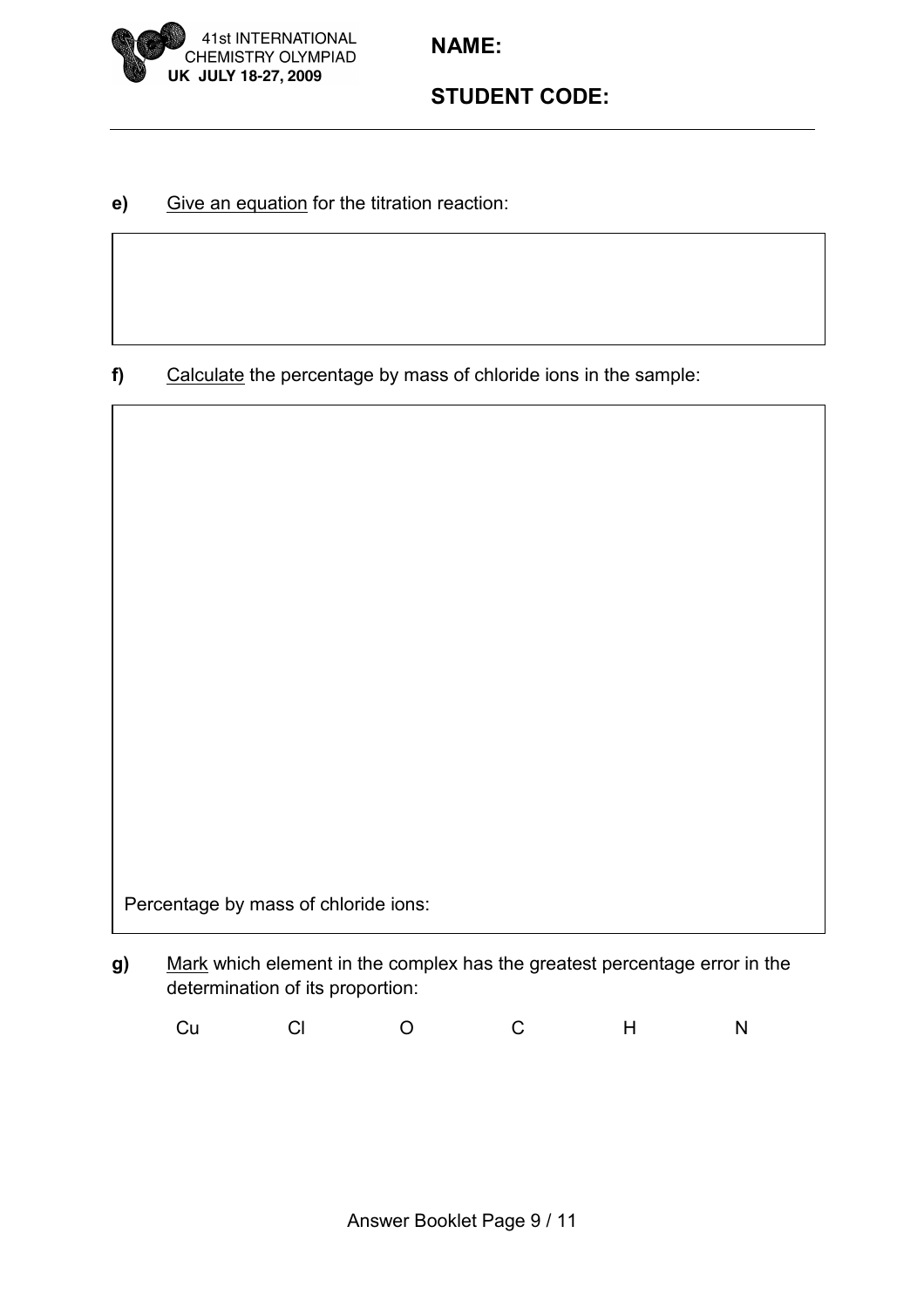



**h)** Determine the formula of the copper complex:

Formula: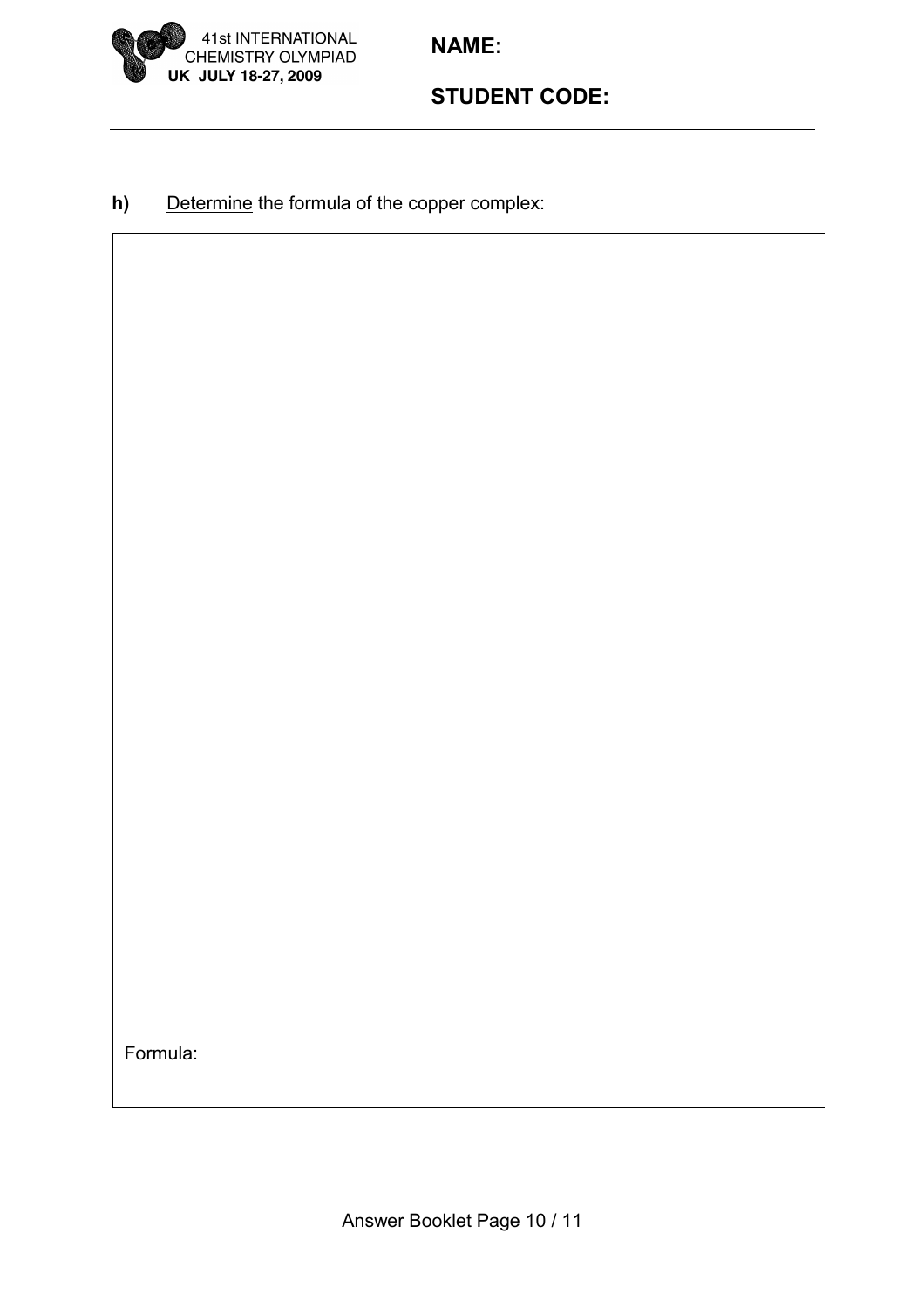

## **Task 3 14% of the total**

## **The critical micelle concentration of a surfactant**

| 3a | 3 <sub>b</sub> | 3c | <b>Total</b> |
|----|----------------|----|--------------|
| 2  | 34             | 2  | 38           |
|    |                |    |              |

**a)** Give the concentration of the stock SDS solution you have made up:

**b)** Record your results in the table below and plot, on the graph paper provided, a suitable graph to determine the critical micelle concentration (CMC).

| Volume of stock<br>SDS solution / cm <sup>3</sup> | Volume of $H_2O$<br>/ cm <sup>3</sup> | $c$ / mmol dm <sup>-3</sup> | $\sigma$ / $\mu$ S cm <sup>-1</sup> |
|---------------------------------------------------|---------------------------------------|-----------------------------|-------------------------------------|
|                                                   |                                       |                             |                                     |
|                                                   |                                       |                             |                                     |
|                                                   |                                       |                             |                                     |
|                                                   |                                       |                             |                                     |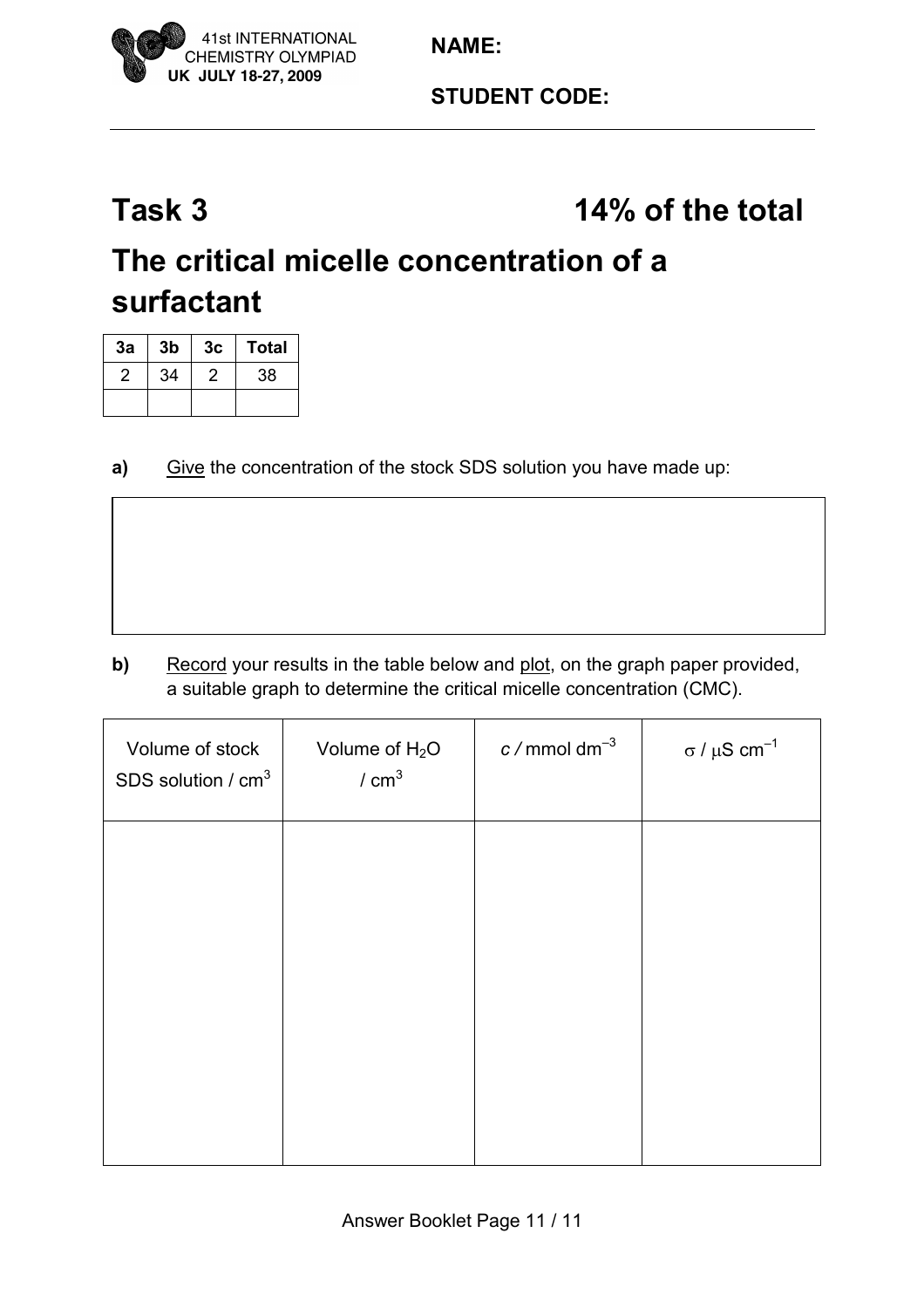

## **STUDENT CODE:**

| Volume of stock<br>SDS solution / $cm3$ | Volume of $H_2O$<br>/ cm <sup>3</sup> | $c/mmol$ dm <sup>-3</sup> | σ / μ $S$ cm <sup>-1</sup> |
|-----------------------------------------|---------------------------------------|---------------------------|----------------------------|
|                                         |                                       |                           |                            |
|                                         |                                       |                           |                            |
|                                         |                                       |                           |                            |
|                                         |                                       |                           |                            |
|                                         |                                       |                           |                            |
|                                         |                                       |                           |                            |
|                                         |                                       |                           |                            |

**c)** State the concentration at which micelles begin to form (the critical micelle concentration):